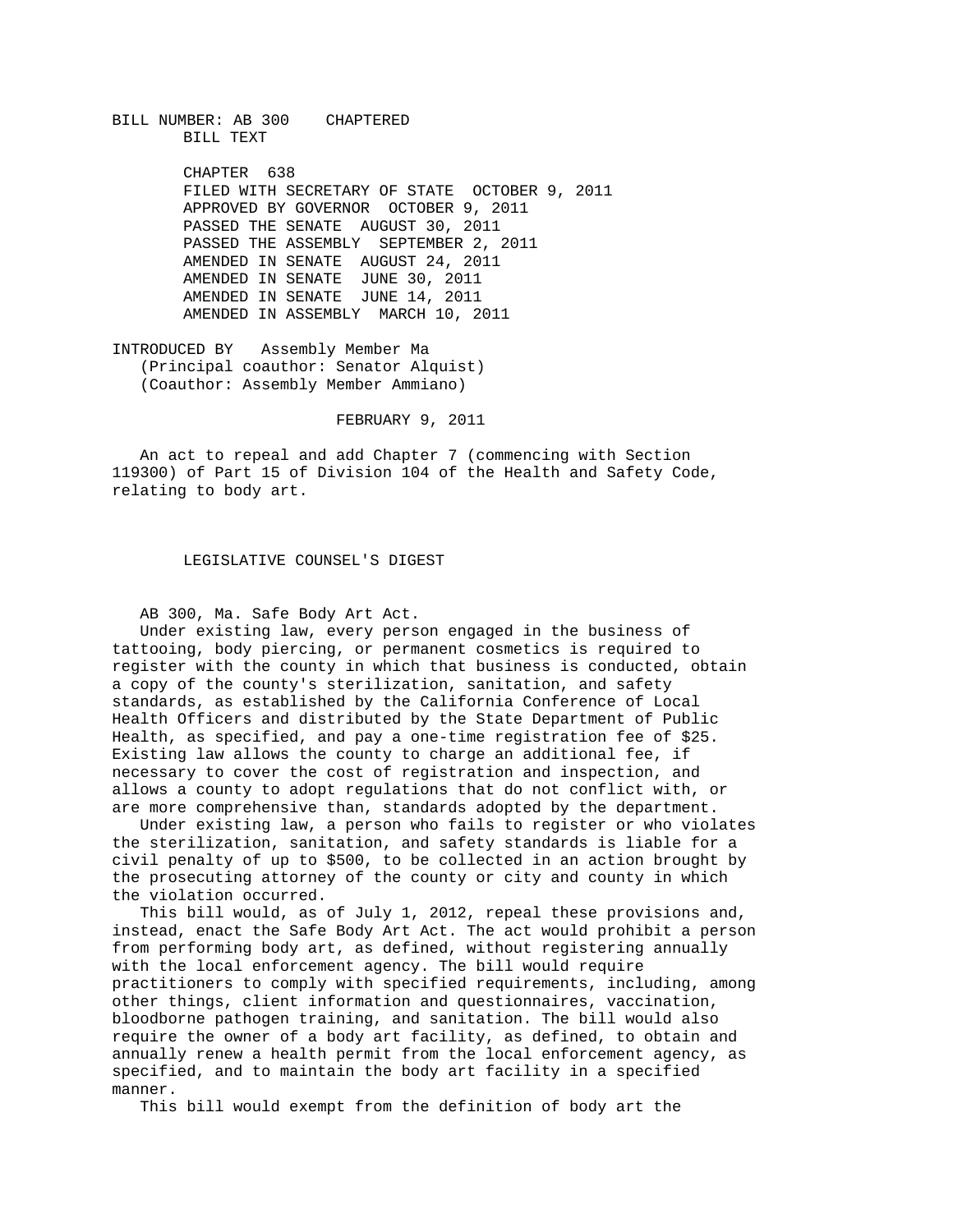piercing of an ear with a disposable, single-use, presterilized stud or solid needle that is applied using a mechanical device to force the needle or stud through the ear, but would impose specified requirements on that practice. The bill would authorize a local enforcement agency to require facilities performing ear piercing in that jurisdiction to submit a notification form, as provided, with the local enforcement agency.

 The bill would authorize the local enforcement agency to charge a one-time facility notification fee in an amount between \$25 and \$45, but not in excess of the amount required to cover the actual costs of administering and enforcing the program. The bill would authorize a county, after December 31, 2015, to charge a different fee, established by local ordinance, so long as an increased fee amount is necessary to cover the actual costs of administering and enforcing the provisions.

 This bill would regulate the performance of body art in vehicles, temporary booths, and at body art events. The bill would require a person sponsoring a body art event to obtain a permit and fulfill specified requirements and would authorize a local enforcement agency to establish reasonable regulatory fees, including, but not limited to, a fee for body art events in an amount not to exceed, but sufficient to cover, the costs of enforcement.

 The bill would authorize specified inspection by an enforcement officer, and would provide for the suspension or revocation of a certificate of registration or a health permit in specified circumstances. The bill would make performing body art without being registered, operation of a body art facility without a health permit, or operation of a temporary body art event without a permit a misdemeanor and would authorize the local enforcement agency to assess an administrative penalty, in an amount not less than \$25 and not more than \$1,000, for violating a provision of the bill. The bill would also authorize the local enforcement agency, in addition to these penalties, to impose a penalty of up to three times the cost of the registration or permit on a practitioner, owner of a body art facility, or sponsor of a temporary body art event who fails to obtain needed permits.

 This bill would authorize a city, county, or city and county to adopt regulations or ordinances that do not conflict with, or are more stringent than, the provisions of the bill as those provisions relate to body art. Because this bill would place the inspection and enforcement requirements on local governments and because it creates a new crime, it would impose a state-mandated local program.

 The California Constitution requires the state to reimburse local agencies and school districts for certain costs mandated by the state. Statutory provisions establish procedures for making that reimbursement.

 This bill would provide that no reimbursement is required by this act for specified reasons.

THE PEOPLE OF THE STATE OF CALIFORNIA DO ENACT AS FOLLOWS:

 SECTION 1. Chapter 7 (commencing with Section 119300) of Part 15 of Division 104 of the Health and Safety Code is repealed. SEC. 2. Chapter 7 (commencing with Section 119300) is added to Part 15 of Division 104 of the Health and Safety Code, to read:

CHAPTER 7. BODY ART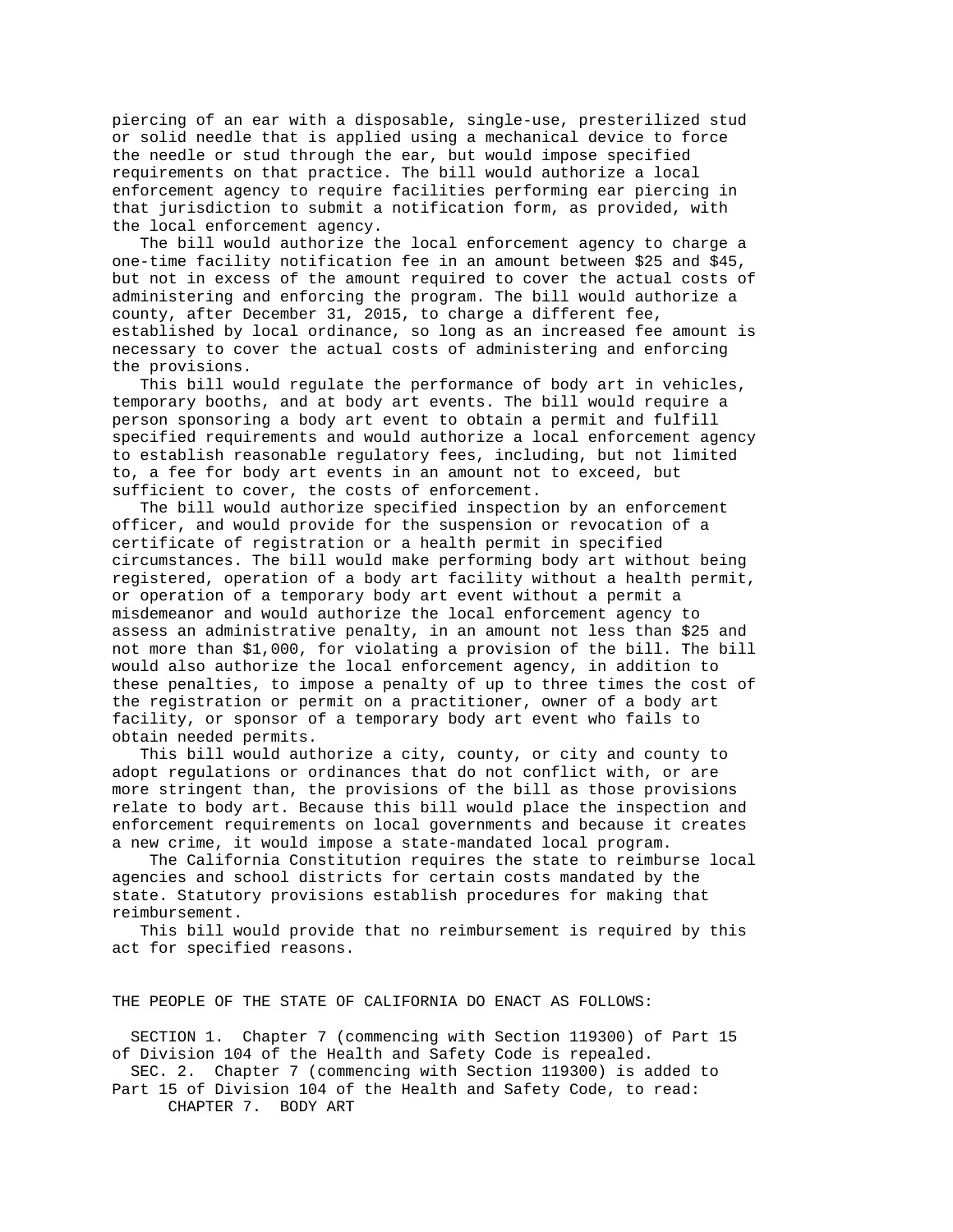Article 1. General Provisions

 119300. (a) This chapter shall be known, and may be cited, as the Safe Body Art Act.

 (b) The purpose of this chapter is to provide minimum statewide standards for the regulation of persons engaged in the business of tattooing, body piercing, and the application of permanent cosmetics in California. These requirements are intended to protect both the practitioner and the client from transmission of infectious diseases through the application of proper body art procedures and the control of cross-contamination of instruments and supplies.

 119301. For purposes of this chapter, the following definitions shall apply:

 (a) "Antiseptic solution" means a liquid or semiliquid substance that is approved by the federal Food and Drug Administration to reduce the number of microorganisms present on the skin and on mucosal surfaces.

 (b) "Bloodborne pathogen" means a disease-causing microorganism that, when present in the blood, can be transmitted to humans, including, but not limited to, hepatitis B virus (HBV), hepatitis C virus (HCV), and human immunodeficiency virus (HIV).

 (c) "Body art" means body piercing, tattooing, branding, or application of permanent cosmetics.

 (d) "Body art facility" means the specified building, section of a building, or vehicle in which a practitioner performs body art, including reception areas, the procedure area, and the decontamination and sterilization area. "Body art facility" does not include a facility that only pierces the ear with a disposable, single-use, presterilized clasp and stud or solid needle that is applied using a mechanical device to force the needle or stud through the ear.

 (e) "Body piercing" means the creation of an opening in a human body for the purpose of inserting jewelry or other decoration. "Body piercing" includes, but is not limited to, the piercing of an ear, including the tragus, lip, tongue, nose, or eyebrow. "Body piercing" does not include the piercing of an ear, except for the tragus, with a disposable, single-use, presterilized stud and clasp or solid needle that is applied using a mechanical device to force the needle or stud through the ear.

 (f) "Branding" means the process in which a mark or marks are burned into human skin tissue with a hot iron or other instrument, with the intention of leaving a permanent scar.

 (g) "Client" means an individual upon whom a practitioner performs body art.

 (h) "Decontamination and sterilization area" means a room, or specific section of a room, that is set apart and used only to decontaminate and sterilize instruments.

(i) "Department" means the State Department of Public Health.

 (j) "Decontamination" means the use of physical or chemical means to remove, inactivate, or destroy bloodborne pathogens on a surface or item to the point where the pathogens are no longer capable of transmitting infectious particles and the surface or item is rendered safe for handling, use, or disposal.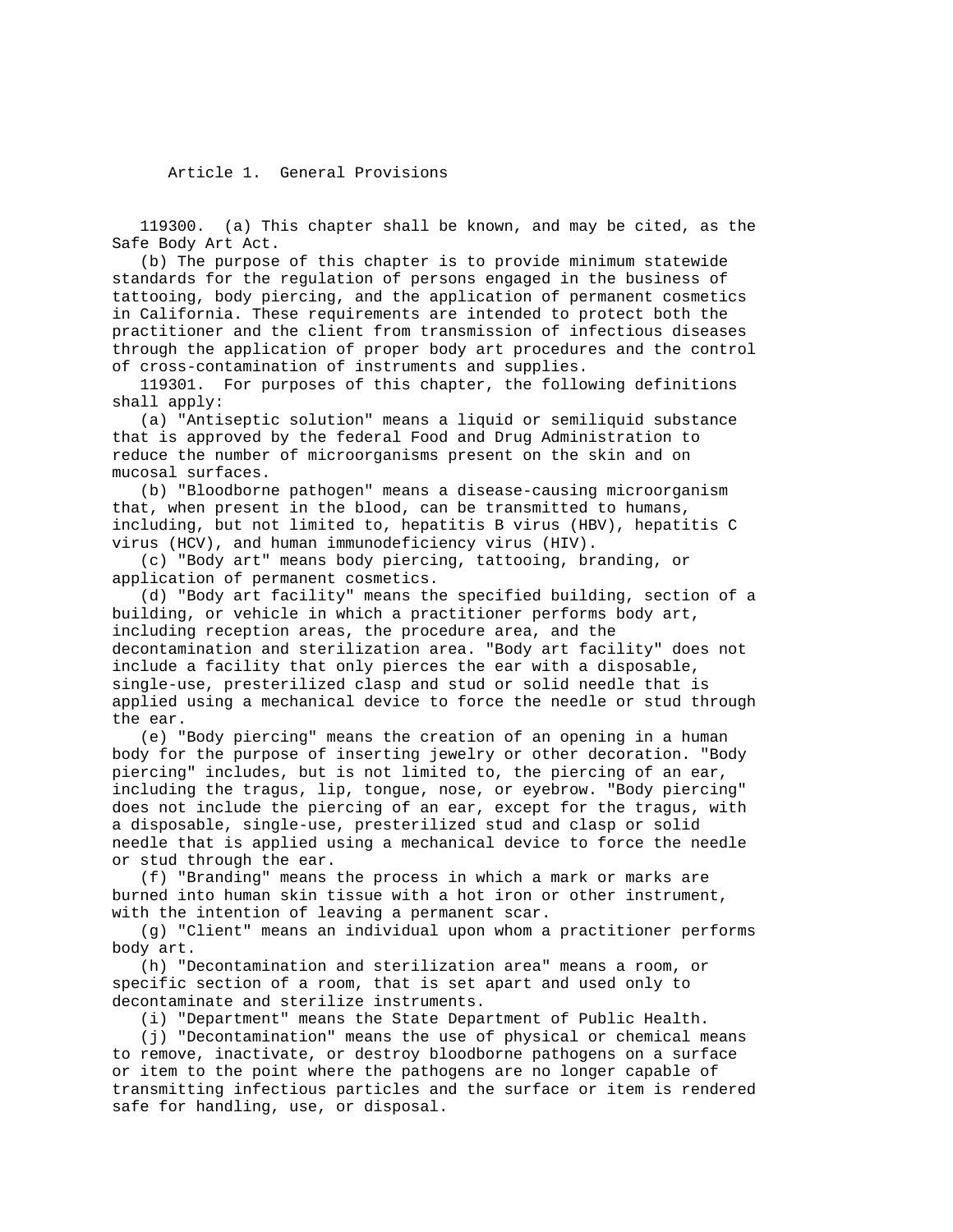(k) "Disinfectant" means a product that is registered by the federal Environmental Protection Agency and the Department of Pesticide Regulation, as indicated on the label, to reduce or eliminate the presence of disease-causing microorganisms, including human immunodeficiency virus (HIV) and hepatitis B virus (HBV) for use in decontaminating work surfaces.

 (l) "Enforcement officer" means all local health officers, directors of environmental health, and duly authorized registered environmental health specialists and environmental health specialist trainees.

(m) "Hand hygiene" means either of the following:

 (1) Thoroughly washing all surfaces of the hands and under the fingernails with soap and warm water.

 (2) In the absence of contamination with blood or other bodily fluids, or obvious soiling, applying an antiseptic solution to all the surfaces of the hands and underneath the fingernails.

 (n) "Instrument" means a nonmedical application device used in performing body art, including, but not limited to, needles, needle bars, needle tubes, forceps, hemostats, tweezers, razors, or razor blades.

 (o) "Local enforcement agency" means the local health agency of the county, city, or city and county. In jurisdictions where the local health agency and the environmental health agency are separate departments, the jurisdiction shall specify which entity will be the local enforcement agency for purposes of this chapter.

 (p) "Mucosal surface" means the moisture-secreting membrane lining of all body cavities or passages that communicates with the exterior, including, but not limited to, the nose, mouth, vagina, and urethra.

(q) "Owner" means either of the following:

 (1) The person or persons whose name or names appear on the health permit, business license, property deed, or rental agreement of the body art facility.

 (2) A person, acting as a principal of a corporation or partnership, who employs practitioners to perform body art or other activity regulated by this chapter.

 (r) "Permanent cosmetics" means the application of pigments in human skin tissue for the purpose of permanently changing the color or other appearance of the skin. This includes, but is not limited to, permanent eyeliner, eyebrow, or lip color.

 (s) "Potable water" means water that complies with the standards for transient noncommunity water systems pursuant to the California Safe Drinking Water Act (Chapter 4 (commencing with Section 116275) of Part 12).

 (t) "Practitioner" means a person who performs body art on a client.

 (u) "Procedure area" means a room, or designated portion of a room, that is set apart and only used to perform body art.

 (v) "Procedure site" means the area or location on the human body selected for the placement of body art.

 (w) "Sharps waste" has the same meaning as that term is defined in Section 117755.

 (x) "Sponsor" means an individual or business entity, including an event coordinator or manager, responsible for the organization of a convention, trade show, or other temporary event that includes a body art demonstration booth. A sponsor may also be a body art practitioner.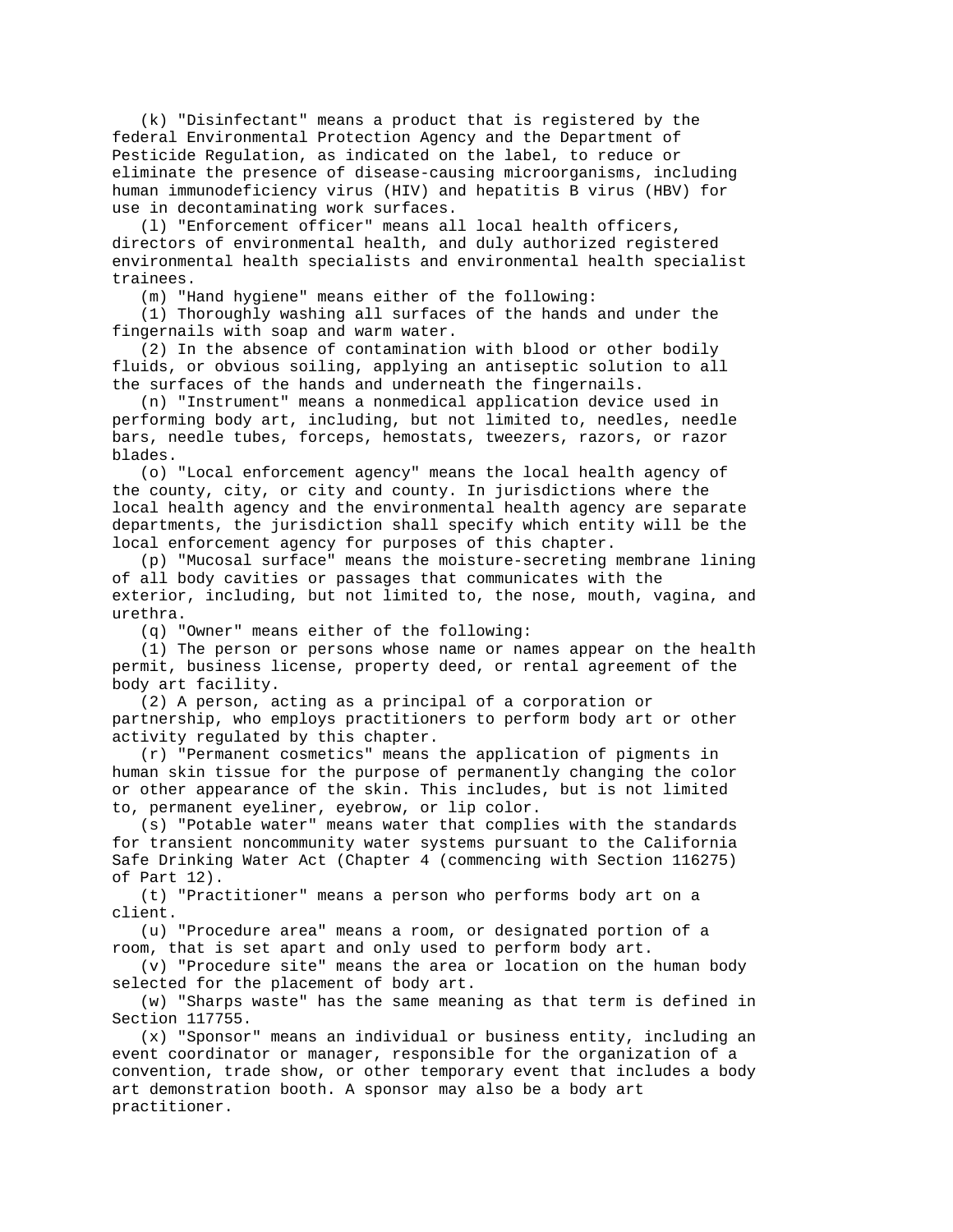(y) "Sterilization" means the complete destruction of all microbial life forms, including spores.

 (z) "Tattooing" means the insertion of pigment in human skin tissue by piercing with a needle.

 (aa) "Vehicle" means a vehicle that has been fitted or designed to perform body art.

 (ab) "Workstation" means the area within a procedure area where a practitioner performs body art. The workstation includes, but is not limited to, the client chair or table, counter, mayo stand, instrument tray, storage drawer, and practitioner's chair.

Article 2. Restrictions on the Performance of Body Art

 119302. (a) Pursuant to Section 653 of the Penal Code, a client shall be at least 18 years of age to be offered or to receive a tattoo or permanent cosmetics application, regardless of parental consent.

 (b) Pursuant to Section 652 of the Penal Code, persons under 18 years of age shall not be offered or receive a body piercing unless the piercing is performed in the presence of his or her parent or guardian.

 (c) A client shall be at least 18 years of age to be offered or to receive a branding, regardless of parental consent.

 (d) The piercing or application of permanent cosmetics to the nipples or genitals of a minor is prohibited. The application of permanent cosmetics to the nipples of a minor is authorized when applied by a registered permanent cosmetic technician with the consent of the minor's parent or guardian and as directed by a physician.

 (e) A body art facility may refuse to perform body piercing on a minor, regardless of parental or guardian consent.

 119303. (a) Prior to the performance of body art, the client shall read, complete, and sign an informed consent form that shall include, but not be limited to, all of the following information:

(1) A description of the procedure.

 (2) A description of what the client should expect following the procedure, including suggested care and any medical complications that may occur as a result of the procedure.

(3) A statement regarding the permanent nature of body art.

(4) Postprocedure instructions that include all of the following:

(A) Information on the care of the procedure site.

(B) Restrictions on physical activities such as bathing,

recreational water activities, gardening, or contact with animals, and the duration of the restrictions.

 (C) Signs and symptoms of infection, including, but not limited to, redness, swelling, tenderness of the procedure site, red streaks going from the procedure site towards the heart, elevated body temperature, or purulent drainage from the procedure site.

 (D) Signs and symptoms that indicate the need to seek medical care.

 (b) Prior to the performance of body art, the client shall receive, complete, and sign a questionnaire that includes all of the following information:

(1) Whether the client may be pregnant.

 (2) Whether the client has a history of herpes infection at the proposed procedure site, diabetes, allergic reactions to latex or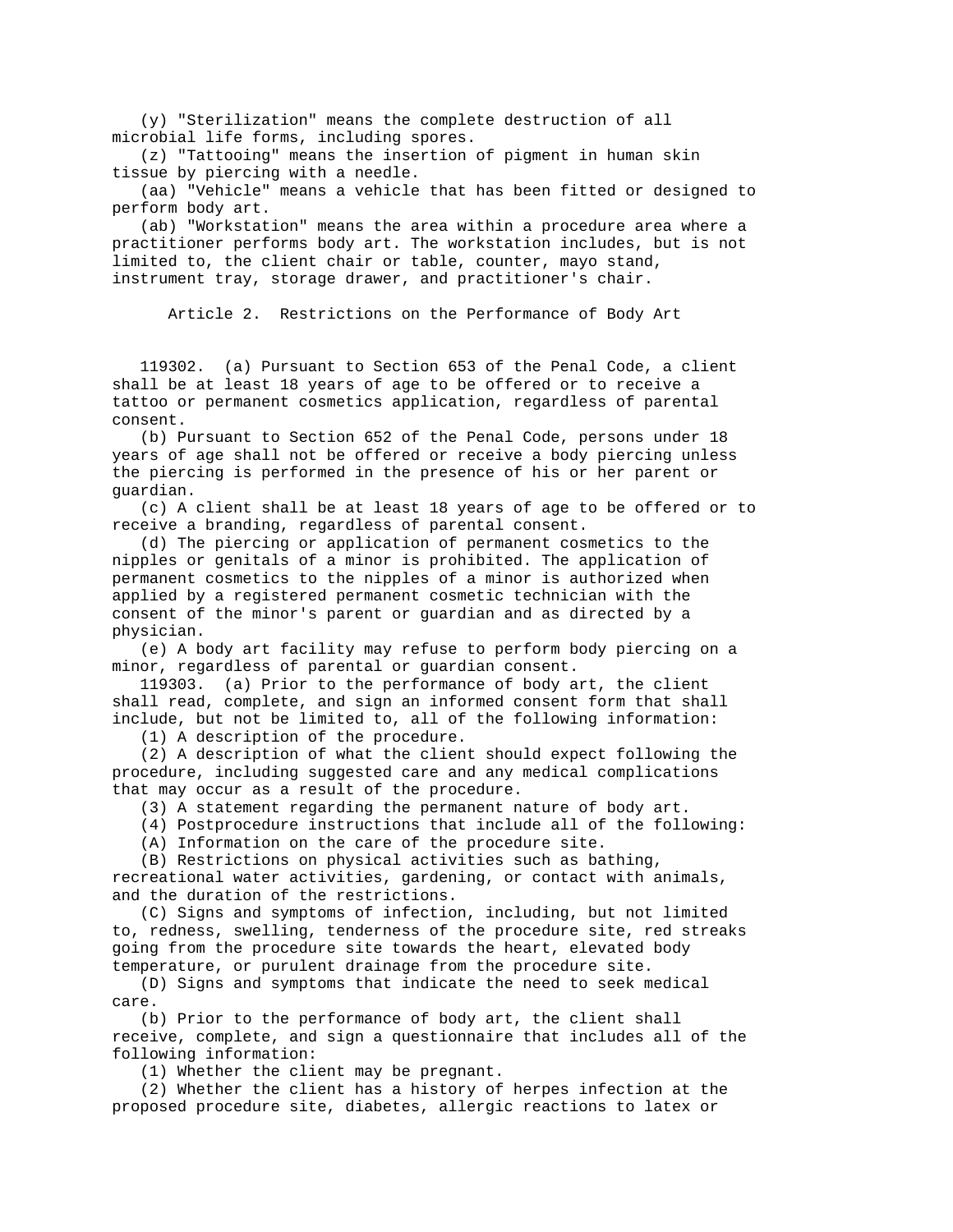antibiotics, hemophilia or other bleeding disorder, or cardiac valve disease.

 (3) Whether the client has a history of medication use or is currently using medication, including being prescribed antibiotics prior to dental or surgical procedures.

(4) Other risk factors for bloodborne pathogen exposure.

 (c) The questionnaire and all responses shall be considered confidential information. The body art facility shall maintain the privacy of the information and shall not sell, share, or transfer the information. A body art facility shall comply with all state and federal laws with respect to the protection of a client's personally identifiable information, including, but not limited to, medical information, and shall be subject to existing penalties for violation of applicable laws. The body art facility shall shred any confidential medical information after two years from performing the body art procedure on the client.

 119304. This chapter does not restrict the activities of a physician and surgeon licensed under Chapter 5 (commencing with Section 2000) of Division 2 of the Business and Professions Code or a physician assistant licensed under Chapter 7.7 (commencing with Section 3500) of Division 2 of the Business and Professions Code. Nothing in this chapter authorizes a practitioner to perform activities that are restricted under Chapter 5 (commencing with Section 2000) of Division 2 of the Business and Professions Code.

Article 3. Practitioner Registration

 119306. (a) A person shall not perform body art if he or she is not registered with the local enforcement agency.

 (b) As a condition of registration, the applicant shall provide all of the following:

 (1) Evidence of current hepatitis B vaccination, including applicable boosters, unless the practitioner can demonstrate hepatitis B immunity or has complied with current federal OSHA hepatitis B vaccination declination requirements.

 (2) Evidence of completion of OSHA Bloodborne Pathogen Training consistent with Section 119307 and pursuant to paragraph (2) of subdivision (g) of Section 5193 of Title 8 of the California Code of Regulations or its successor.

(3) Proof that he or she is 18 years of age or older.

 (4) Self-certification of, knowledge of, and commitment to meet state law and relevant local regulations pertaining to body art safety.

 (5) For first-time registrants, documentation evidencing a minimum of six months of related experience. The local enforcement agency may require documentation that includes, but is not limited to, dates, type, and location of work, and the name and contact information of the registrant's supervisor or supervisors.

 (6) His or her business address and the address at which he or she will perform any activity regulated by this chapter.

 (7) Payment of a registration fee directly to the local enforcement agency. The local enforcement agency shall set the fee at an amount not to exceed the amount necessary but that is sufficient to cover the actual costs of administering the program.

 (c) A practitioner shall display, in a place readily visible to the public at the body art facility where the practitioner is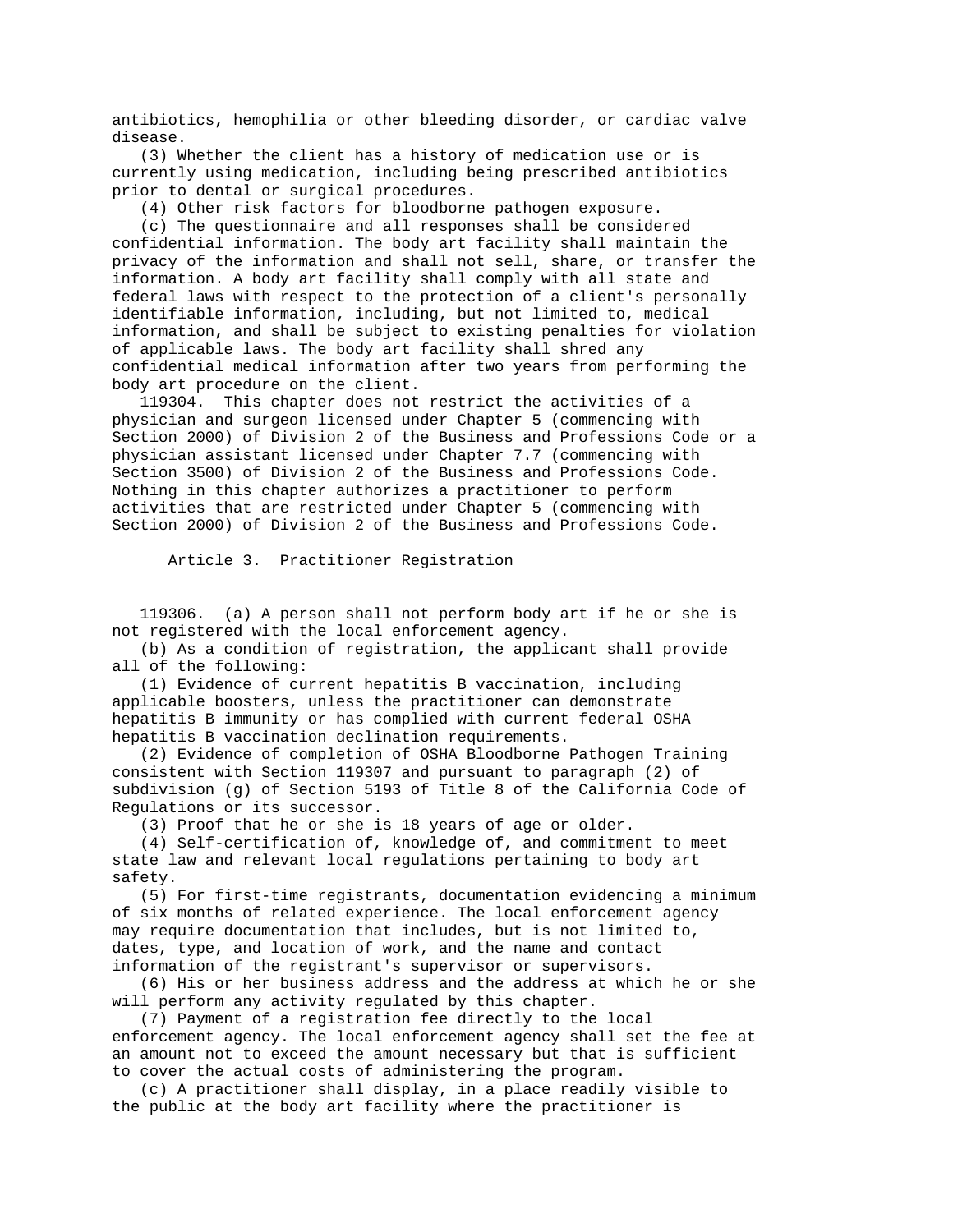performing body art, the certificate confirming registration with the local enforcement agency in the jurisdiction in which that practice is conducted.

 (d) A valid and current registration issued by a local enforcement agency shall be valid in any other jurisdiction for no more than five consecutive days, or 15 days total, in any one calendar year.

 (e) Practitioner registration shall be renewed annually by a process to be determined by the local enforcement agency.

 (f) A practitioner shall obtain all necessary permits to conduct business, including, but not limited to, being registered with the local enforcement agency. In addition to the penalties available pursuant to Article 6 (commencing with Section 119320), a practitioner who violates this subdivision shall be subject to suspension and a penalty not to exceed three times the cost of registration.

 119307. (a) Prior to registering with the local enforcement agency, a practitioner shall complete a Bloodborne Pathogens Exposure Control Training program that is specific to his or her practice.

 (b) An owner shall provide Bloodborne Pathogens Exposure Control Training pursuant to the requirements of paragraph (2) of subdivision (g) of Section 5193 of Title 8 of the California Code of Regulations, or its successor, for all employees, contractors, and volunteers who perform duties within the decontamination and sterilization area or procedure area.

 (c) The Bloodborne Pathogens Exposure Control Training shall meet all of the following criteria:

 (1) Training shall be conducted by a person or persons who are knowledgeable in exposure control and infection prevention in the body art setting and who are approved by the local enforcement agency in accordance with the provisions of this section.

 (2) Training and training materials shall be specific to performing body art.

 (3) Training shall consist of not less than two hours of instruction that includes all of the following:

 (A) A copy and explanation of the California Occupational Safety and Health Administration Bloodborne Pathogens Standard contained in Section 5193 of Title 8 of the California Code of Regulations, or its successor.

 (B) A copy and explanation of applicable county, city, or city and county ordinances that pertain to bloodborne pathogen transmission control in body art.

 (C) Discussion of transmission, control, and symptoms of the diseases caused by bloodborne pathogens.

 (D) Discussion of tasks involved in performing body art and how those tasks may lead to exposure to bloodborne pathogens for the client or practitioner.

 (E) Discussion of the types and uses of personal protective equipment, such as disposable gloves, including an explanation of the limitations of the equipment.

 (F) Discussion of the types of tasks, proper task technique, and order of tasks before and after putting on and removing personal protective equipment, to avoid contamination.

 (G) Discussion of the importance of hand hygiene and a demonstration of proper hand hygiene techniques.

 (H) Discussion of choice, use, and storage of disinfectants and antiseptics.

(I) Information on the signage required for biohazard materials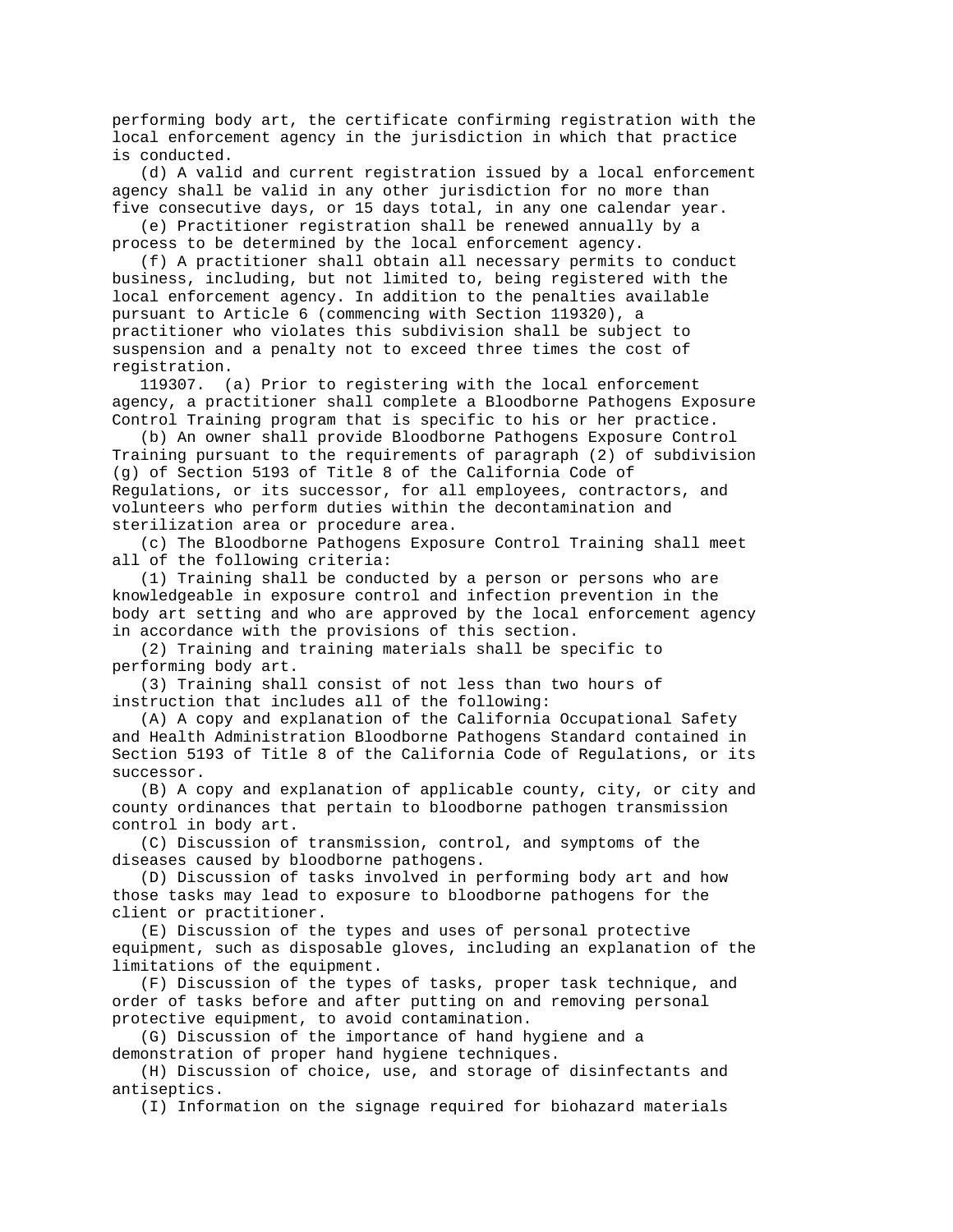and the importance of properly labeling chemicals and supplies. (J) Information on hepatitis B vaccine, including safety and

accessibility.

 (K) Discussion of what constitutes a bloodborne pathogen exposure incident, including all of the following:

 (i) Examples of bloodborne pathogen exposure, how the exposure occurred, and what actions to take to prevent or minimize future exposures.

 (ii) Risk of infection following a bloodborne pathogen exposure incident.

 (iii) Procedures to be followed after an exposure incident, including medical followup.

 (L) Opportunities for interactive questions and answers with the instructor.

 (d) Each person required to complete a Bloodborne Pathogens Exposure Control Training program pursuant to this section shall annually complete a minimum of two hours of Bloodborne Pathogens Exposure Control Training update presented by a trainer eligible pursuant to paragraph (1) of subdivision (c).

 (e) Records of training required pursuant to this section shall be maintained for three years and shall be available for inspection upon request of the enforcement officer.

 119308. (a) Before performing body art, the practitioner shall do all of the following:

 (1) Wash and dry his or her hands consistent with sound hygenic practices.

 (2) Put on a clean apron, bib, or lap pad over clean, dry clothing.

 (3) Put on personal protective equipment that is appropriate for the task.

 (4) Don clean, previously unused, disposable examination gloves on both hands just prior to the procedure. Gloves shall be worn throughout the procedure. If gloves come into contact with an object or surface other than the client's prepared skin or material to be used for the procedure, or if a glove is torn or punctured, both gloves shall be removed, hand hygiene performed, and new, clean, previously unused, disposable examination gloves shall be donned. If gloves are removed for any reason during a procedure, hand hygiene shall be performed prior to donning new, clean, previously unused, disposable examination gloves.

 (5) If the skin at the procedure site is to be shaved, the skin shall be first washed with soap and water. A single-use, disposable razor shall be used to shave the procedure site and then discarded into a sharps container.

 (6) Immediately prior to performing the body art, the client's skin shall be prepared with an antiseptic solution, antimicrobial, or microbicide, according to manufacturer's instructions. The item used for application shall be discarded after use.

 (b) At the completion of the procedure, the practitioner shall do all of the following:

(1) Answer questions regarding the procedure site.

(2) Provide postprocedure instructions.

 (3) Place all used or discarded sharps waste in a sharps waste container.

 (4) Wash and disinfect reusable instruments as provided in subdivisions (d) and (e) of Section 119309.

(5) Package and sterilize reusable instruments that may have come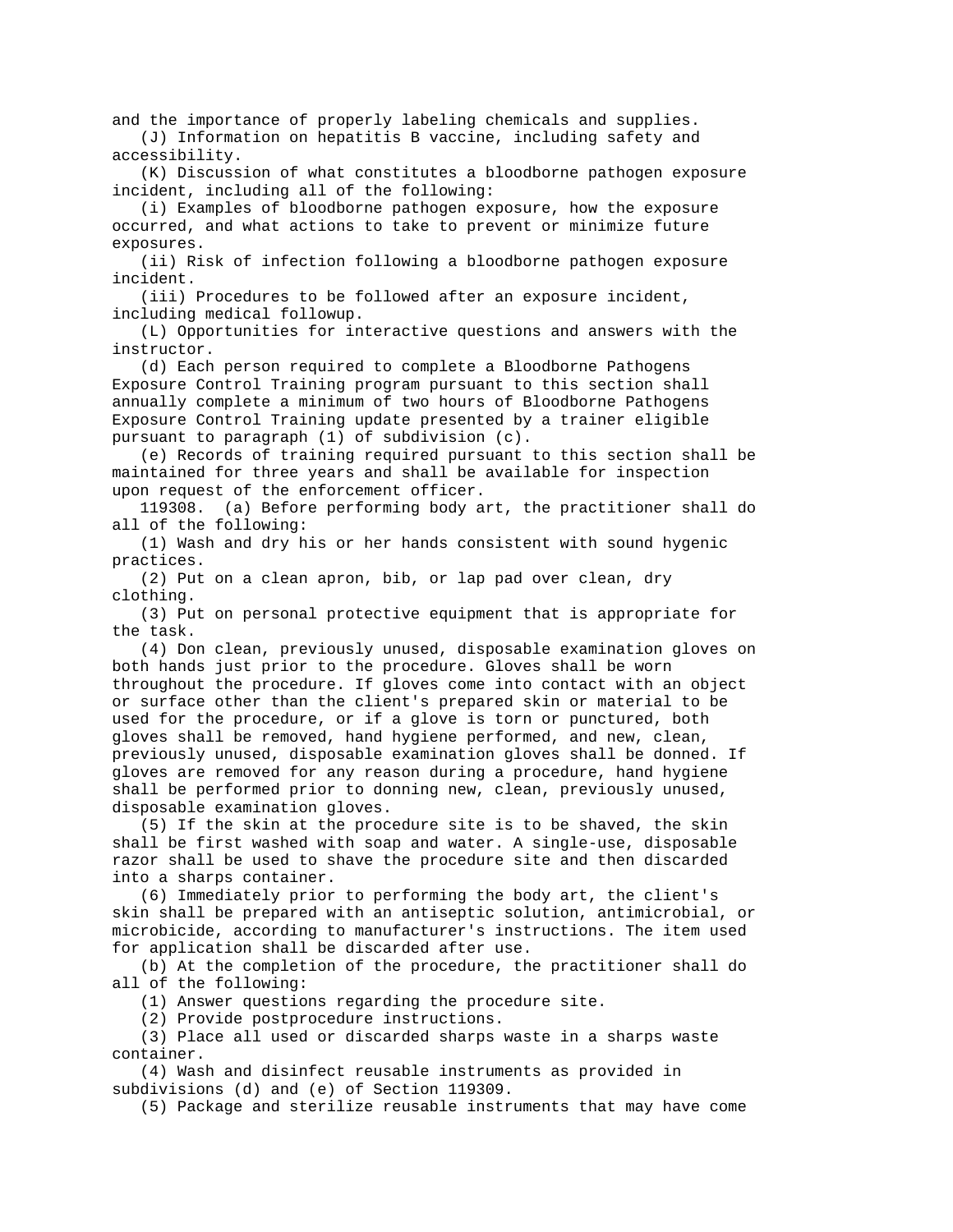in contact with nonintact skin or mucosal surfaces.

(6) Decontaminate the workstation and procedure area.

 119309. (a) The practitioner shall maintain a clean and sanitary environment.

 (b) All solid surfaces and objects in the procedure area and the decontamination and sterilization area that have come into contact with the client or the materials used in performing the body art, including, but not limited to, chairs, armrests, tables, countertops, and trays, shall be immediately decontaminated after each use and then disinfected by application of a disinfectant, used according to manufacturer's directions.

 (c) The surfaces and objects in the procedure area shall be disinfected again before use if the area has been used for any activity following its previous disinfection.

 (d) The practitioner shall wear disposable gloves on both hands when touching, decontaminating, or handling a surface, object, instrument, or jewelry that is soiled or that is potentially soiled with human blood.

 (e) An instrument or other reusable item that comes into contact with nonintact skin or mucosal surfaces shall either be single use or be washed, disinfected, packaged, and sterilized after each procedure. Sterilization shall be accomplished pursuant to the procedures established in Section 119315 by steam autoclave.

 (f) An instrument or reusable item that does not come into contact with nonintact skin or mucosal surfaces shall be washed with a solution of soap and water, using a brush that is small enough to clean the interior surfaces, and decontaminated after each procedure.

 (g) A reusable item that cannot be immediately washed, disinfected, and sterilized following completion of the body art procedure shall be placed in a basin of water with or without detergent.

 (h) Sterile instrument packs shall be evaluated before use, and if the integrity of a pack is compromised in any way, including, but not limited to, being torn, punctured, wet, or having evidence of potential moisture contamination, the instrument pack shall be discarded or reprocessed before use.

 (i) No food, drink, tobacco product, or personal effects are permitted in the procedure area. The practitioner shall not eat, drink, or smoke while performing a procedure. If a client requests to eat, drink, or smoke, the procedure shall be stopped and the procedure site shall be protected from possible contamination while the client leaves the procedure area to eat, drink, or smoke.

 (j) Branding shall not be done with another client in the procedure area. During the procedure, the practitioner and the client shall wear appropriate protective face filter masks.

 119310. (a) Jewelry placed in newly pierced skin shall be sterilized prior to piercing as specified in Section 119315 or shall be purchased presterilized. Sterile jewelry packs shall be evaluated before use and, if the integrity of a pack is compromised, including, but not limited to, being torn, wet, or punctured, the pack shall be discarded or reprocessed before use.

 (b) Only jewelry made of ASTM F138, ISO 5832-1, and AISI 316L or AISI 316LVM implant grade stainless steel, solid 14-karat through 18-karat yellow or white gold, niobium, ASTM F 136 6A4V titanium, platinum, or other materials found to be equally biocompatible shall be placed in newly pierced skin.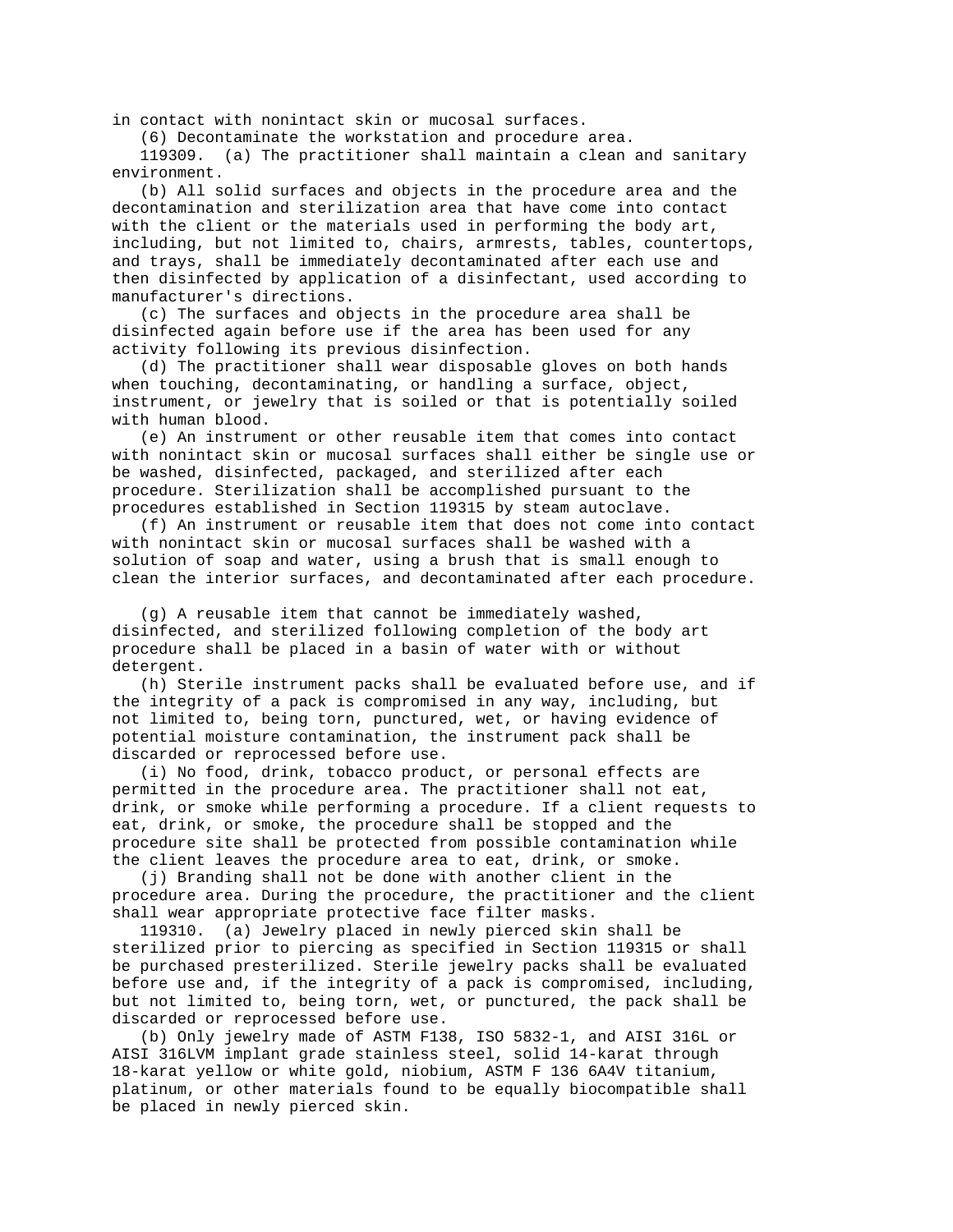(c) Ear piercing equipment with a disposable, single-use, presterilized stud and clasp may be used only for piercing the ear pursuant to Section 119304.

 (d) If measuring the body piercing site is necessary, clean calipers shall be used and the skin marked using clean toothpicks and ink.

 119311. (a) A product applied to the skin prior to tattooing or application of permanent cosmetics, including, but not limited to, stencils and marking and transfer agents, including pens, shall be single use and discarded into a waste container at the end of the procedure unless the product can be disinfected for reuse.

 (b) Only commercially manufactured inks, dyes, and pigments shall be used.

 (c) Inks, pigments, soaps, and other products in multiple-use containers shall be dispensed in a manner to prevent contamination of the storage container and its remaining contents through the use of a single-use receptacle.

 (d) Inks and pigments shall be placed into a clean, single-use receptacle. The inks and pigments remaining in the receptacle shall be discarded immediately upon completion of the procedure.

 (e) If a tray is used for inks or pigments, it shall be decontaminated after each procedure.

 (f) Only single-use needles and needle bars shall be used in tattooing and the application of permanent cosmetics. Needles and needle bars that are purchased in a nonsterilized state, shall be sterilized, pursuant to the process required by Section 119315.

 (g) Needles, needle bars, grommets, and razors shall be discarded into a sharps waste container immediately upon completion of the procedure.

 (h) Any part of a tattooing machine that may be touched by the practitioner during the procedure shall be covered with a disposable plastic sheath that is discarded upon completion of the procedure, and the machine shall be decontaminated upon completion of the procedure.

 (i) A machine used to insert pigments shall be designed with removable tip parts between the tip and motor housing, and in a manner that will prevent backflow into enclosed parts of the motor housing.

 (j) A hand tool used to insert pigment shall be disposed of in a sharps container, with the sharps intact, unless the needle can be mechanically ejected from the hand tool.

Article 4. Permanent Body Art Facilities

 119312. (a) A body art facility shall not conduct business without a valid health permit.

 (b) The application for a health permit for a body art facility shall include all of the following:

 (1) A copy of the facility's infection prevention control plan, as required by Section 119313.

 (2) A fee, as set by the local enforcement agency at an amount not to exceed the amount necessary but that is sufficient to cover the actual costs of administration of the program. Fees established by this section shall be used exclusively in support of activities pursuant to this chapter.

(c) The local enforcement agency shall issue a health permit after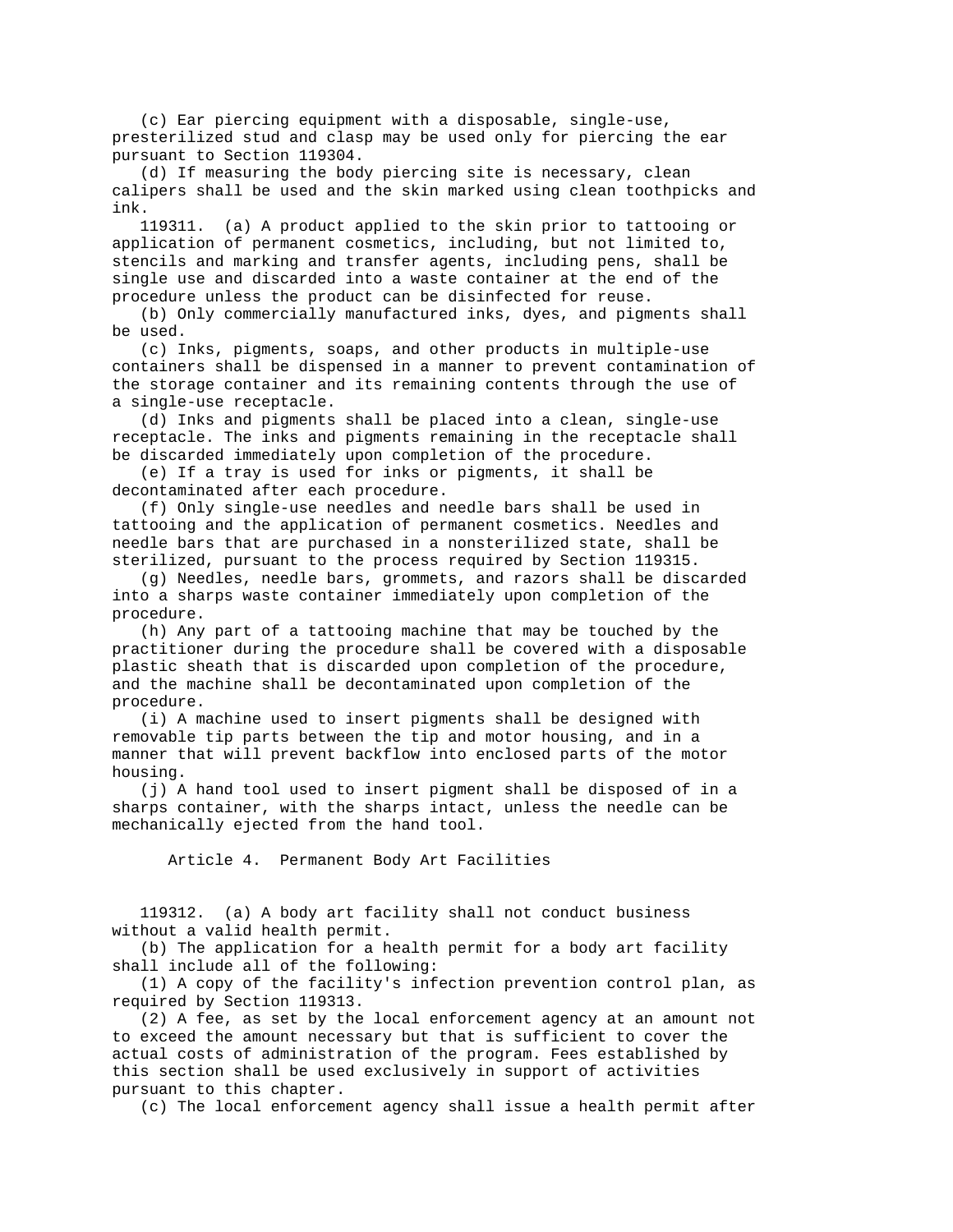an investigation has determined that the proposed body art facility and its method of operation meets the specifications of the approved plans or conforms to the requirements of this article.

 (d) A health permit is valid only for the location of the facility and the time period indicated on the permit and may not be transferred to another owner or facility.

 (e) The health permit shall be posted in a conspicuous place at the body art facility. Certificates of registration for all practitioners performing body art in that facility shall also be prominently displayed either near the health permit or at the individual practitioner's procedure area if each practitioner has a designated area.

 (f) A person proposing to construct a practice site or mobile practice site, other than a temporary body art event booth, shall submit plans to the Plan Review Unit of the local enforcement agency. The plans shall be approved in advance of the issuance of a building, plumbing, or electrical permit. All required corrections must be made and the body art facility approved to open before body art can be performed in the facility.

 (g) Health permits shall be renewed annually through a process to be determined by the local enforcement agency.

 (h) An owner who operates a body art facility shall obtain all necessary permits to conduct business, including, but not limited to, a permit issued by a local enforcement agency. In addition to the penalties available pursuant to Article 6 (commencing with Section 119320), an owner who violates this subdivision shall be subject to the closure of the facility and a penalty

 not to exceed three times the cost of the permit. 119313. (a) A body art facility shall maintain and follow a written Infection Prevention and Control Plan, provided by the owner or established by the practitioners, specifying the procedures to achieve compliance with each applicable requirement of this chapter.

 (b) The Infection Prevention and Control Plan shall include all of the following:

 (1) Procedures for decontaminating and disinfecting environmental surfaces.

 (2) Procedures for decontaminating, packaging, sterilizing, and storing reusable instruments.

 (3) Procedures for protecting clean instruments and sterile instrument packs from exposure to dust and moisture during storage.

 (4) A set up and tear down procedure for any form of body art performed at the body art facility.

 (5) Techniques to prevent the contamination of instruments or the procedure site during the performance of body art.

(6) Procedures for safe handling and disposal of sharps waste.

 (c) The Infection Prevention and Control Plan shall be revised when changes are made in infection prevention practices, procedures, or tasks.

 (d) Onsite training on the facility's Infection Prevention and Control Plan shall take place when tasks where occupational exposure may occur are initially assigned, any time there are changes in the procedures or tasks, and when new technology is adopted for use in the facility, but not less than once each year.

 (e) Records of training required pursuant to this section shall be maintained for three years and shall be available for inspection upon request of the enforcement officer.

119314. (a) With the exception of a temporary demonstration booth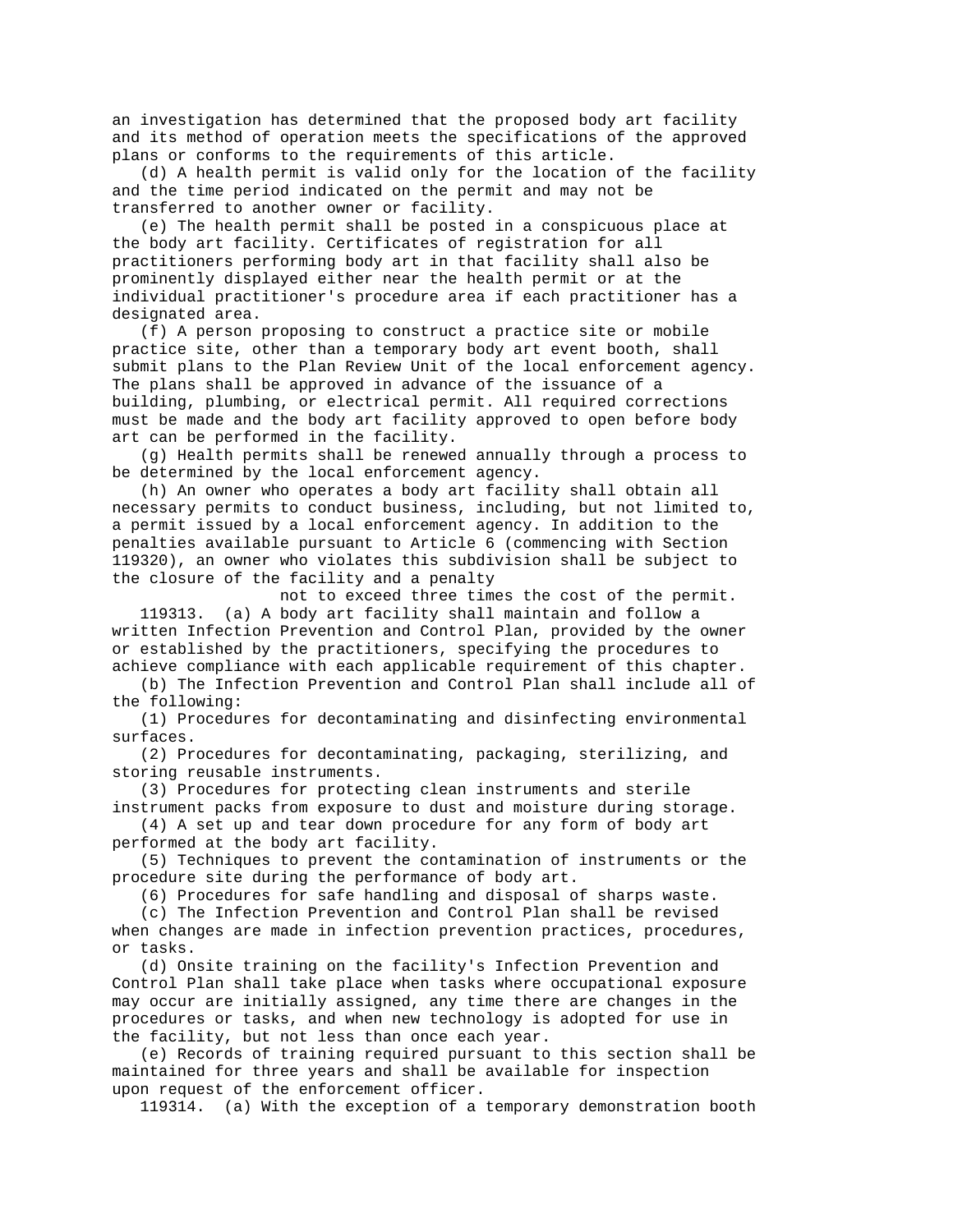and a mobile site, as specified in Sections 119317 and 119318, a body art facility shall comply with all of the following:

 (1) Have floors, walls, and ceilings that are smooth, free of open holes, and washable.

(2) Be free of insect and rodent infestation.

 (3) Be separate from any residential areas used for sleeping, bathing, or meal preparation. A body art facility associated with a residential dwelling shall have a separate entrance and toilet facility, and shall not have a door allowing direct access between the body art facility and the residential dwelling.

 (b) Procedure areas in a body art facility shall meet all of the following standards:

 (1) Be equipped with a light source that provides adequate light at the procedure area.

 (2) Be separated, by a wall or ceiling-to-floor partition, from nail and hair activities.

 (3) Be equipped with a sink supplied with hot and cold running water, containerized liquid soap, and single-use paper towels that are dispensed from a wall-mounted, touchless dispenser that is accessible to the practitioner.

 (c) Decontamination and sanitation areas within a body art facility shall meet all of the following requirements:

 (1) Be separated from procedure areas by a space of at least five feet or by a cleanable barrier.

 (2) Be equipped with a sink, hot and cold running water, liquid soap in a wall-mounted dispenser, and single-use paper towels dispensed from a wall-mounted, touchless dispenser that is readily accessible to the practitioner.

 (d) Each procedure area and decontamination and sterilization area shall have lined waste containers.

 (e) Each procedure area and decontamination and sterilization area shall have a container for the disposal of sharps waste that meets the following requirements:

 (1) The sharps waste container shall be portable, if portability is necessary to ensure that the sharps waste container is within arm' s reach of the practitioner.

 (2) The sharps waste container shall be labeled with the words "sharps waste" or with the international biohazard symbol and the word "BIOHAZARD."

 (3) All sharps waste produced during the process of tattooing, body piercing, or the application of permanent cosmetics shall be disposed by either of the following methods:

 (A) Removal and disposal by a company, or removal and transportation through a mail-back system approved by the department pursuant to subdivision (b) of Section 118245.

 (B) As solid waste, after being disinfected by a method approved by the department pursuant to paragraph (3) of subdivision (a) of Section 118215.

 (f) No animals shall be allowed in the procedure area or the decontamination and sterilization area.

 119315. A body art facility shall conform to the following sterilization procedures:

 (a) Clean instruments to be sterilized shall first be sealed in peel-packs that contain either a sterilizer indicator or internal temperature indicator. The outside of the pack shall be labeled with the name of the instrument, the date sterilized, and the initials of the person operating the sterilizing equipment.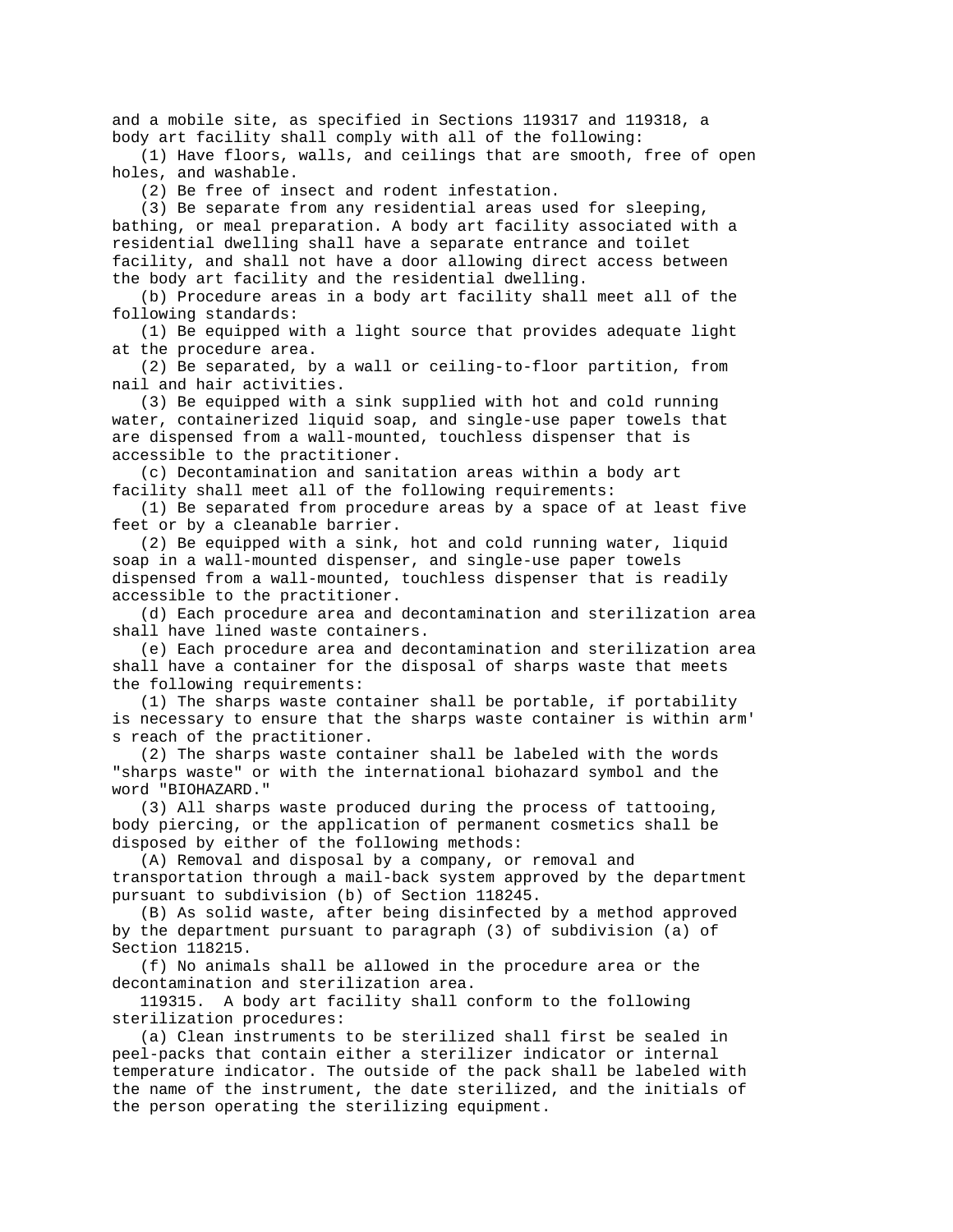(b) Sterilizers shall be loaded, operated, decontaminted, and maintained according to manufacturer's directions, and shall meet all of the following standards:

 (1) Only equipment manufactured for the sterilization of medical instruments shall be used.

 (2) Sterilization equipment shall be tested using a commercial biological indicator monitoring system after the initial installation, after any major repair, and at least once per month. The expiration date of the monitor shall be checked prior to each use.

 (3) Each sterilization load shall be monitored with mechanical indicators for time, temperature, pressure, and, at a minimum, Class V integrators. Each individual sterilization pack shall have an indicator.

 (4) Biological indicator monitoring test results shall be recorded in a log that shall be kept on site for two years after the date of the results.

 (5) A written log of each sterilization cycle shall be retained on site for two years and shall include all of the following information:

(A) The date of the load.

(B) A list of the contents of the load.

(C) The exposure time and temperature.

(D) The results of the Class V integrator.

 (E) For cycles where the results of the biological indicator monitoring test are positive, how the items were cleaned, and proof of a negative test before reuse.

 (c) Clean instruments and sterilized instrument packs shall be placed in clean, dry, labeled containers, or stored in a labeled cabinet that is protected from dust and moisture.

 (d) Sterilized instruments shall be stored in the intact peel-packs or in the sterilization equipment cartridge until time of use.

 (e) Sterile instrument packs shall be evaluated at the time of storage and before use. If the integrity of a pack is compromised, including, but not limited to, cases where the pack is torn, punctured, wet, or displaying any evidence of moisture contamination, the pack shall be discarded or reprocessed before use.

 (f) A body art facility that does not afford access to a decontamination and sterilization area that meets the standards of subdivision (c) of Section 119314 or that does not have sterilization equipment shall use only purchased disposable, single-use, presterilized instruments. In place of the requirements for maintaining sterilization records, the following records shall be kept and maintained for a minimum of 90 days following the use of the instruments at the site of practice for the purpose of verifying the use of disposable, single-use, presterilized instruments:

(1) A record of purchase and use of all single-use instruments.

 (2) A log of all procedures, including the names of the practitioner and client and the date of the procedure.

 119316. (a) If a practitioner performs body art in a vehicle, a health permit is required if the practitioner will practice in the vehicle in the jurisdiction for more than seven days in a 90-day period. To obtain a health permit, the vehicle shall meet the requirements set forth in subdivisions (b) to (g), inclusive, of Section 119317.

(b) If the vehicle will be operating in the jurisdiction for less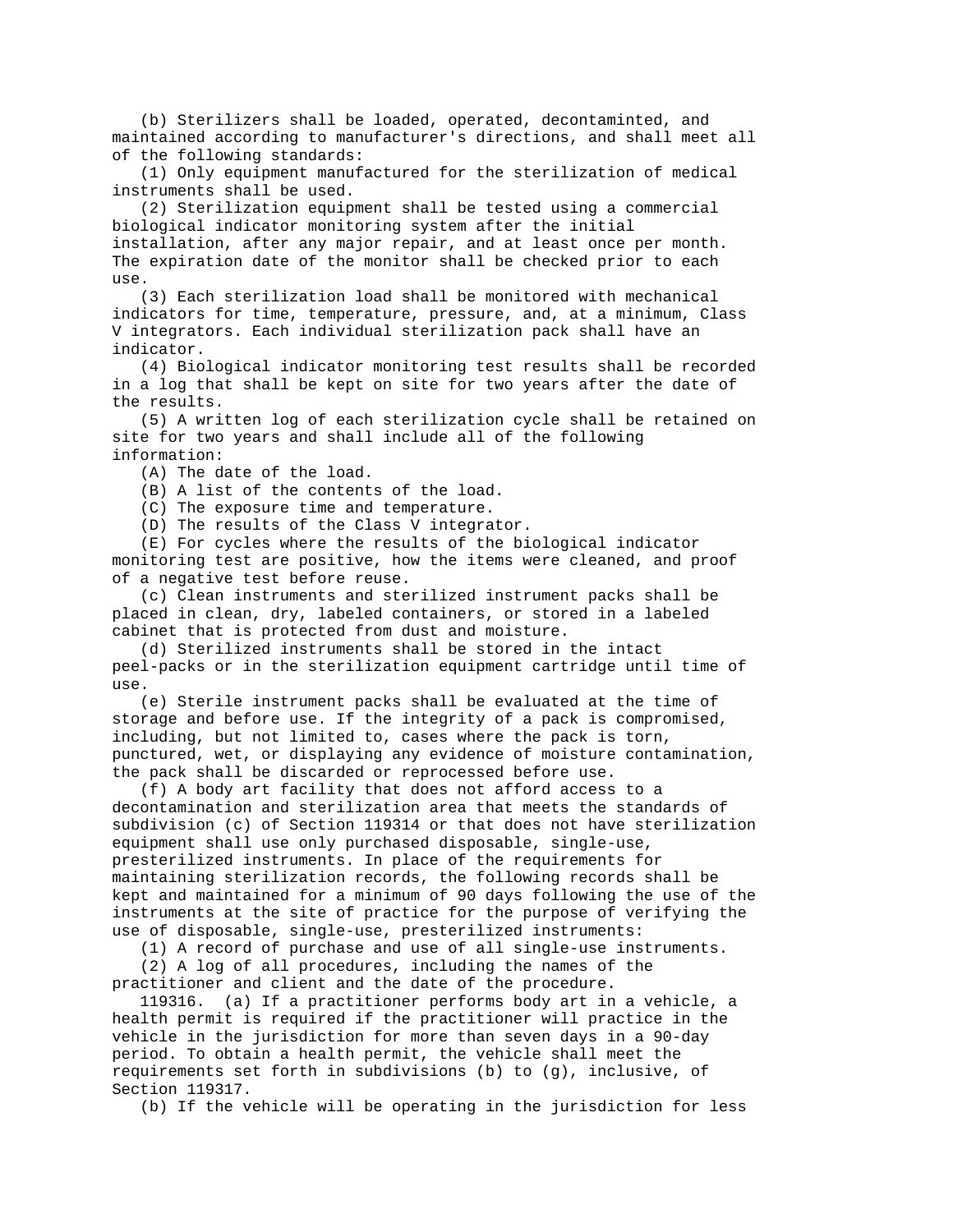than seven days in a consecutive 90-day period, the vehicle shall be treated as a temporary booth and will be subject to Section 119317.

Article 5. Temporary Body Art Facilities

 119317. A practitioner may, in the local jurisdiction of registration, practice in a temporary demonstration booth for no more than seven days in a 90-day period. The demonstration booth shall meet all of the following requirements:

 (a) Be located within a building that has hand washing facilities with hot and cold running water, soap, and single-use paper towels to which practitioners have direct access.

 (b) Constructed with a partition of at least three feet in height separating the procedure area from the public.

(c) Be free of insect or rodent infestation.

(d) Used exclusively for performing body art.

 (e) Equipped with adequate light available at the level where the practitioner is performing body art.

 (f) Equipped with hand washing equipment that, at a minimum, consists of containerized liquid soap, single-use paper towels, a five-gallon or larger container of potable water accessible via spigot, and a wastewater collection and holding tank of corresponding size. Potable water shall be refilled and the holding tank evacuated at least every four procedures or every four hours, whichever occurs first.

 (g) Not allow animals within the confines of the demonstration booth.

 (h) Be operating with all necessary permits to conduct business, including, but not limited to, valid permits issued by a local enforcement agency. In addition to the penalties available pursuant to Article 6 (commencing with Section 119320), a sponsor or practitioner who violates this subdivision shall be subject to closure of the temporary body art event and a penalty not to exceed three times the cost of the permit.

 119317.5. A local enforcement agency may establish a fee not to exceed the amount necessary, but that is sufficient to cover, the actual costs of the administration of Section 119317.

 119318. (a) The sponsor shall obtain all necessary permits to conduct business in the jurisdiction where the event will be held, including, but not limited to, valid permits issued by a local enforcement agency. A local enforcement agency may establish a fee not to exceed the amount necessary, but that is sufficient to cover, the actual costs of the administration of this section. In addition to the penalties available pursuant to Article 6 (commencing with Section 119320), a sponsor who violates this subdivision shall be subject to closure of the temporary body art event and a penalty not to exceed three times the cost of the permit.

 (b) The sponsor of a temporary body art event shall be responsible for ensuring the availability of support facilities and supplies for practitioners and vendors, including, but not limited to:

(1) Access to a potable water supply.

 (2) Restrooms that have flush toilets supplied with toilet paper, and hand wash sinks supplied with hot and cold potable running water, soap, and single-use paper towels to which practitioners have direct access.

(3) Sharps waste containers for each demonstration booth.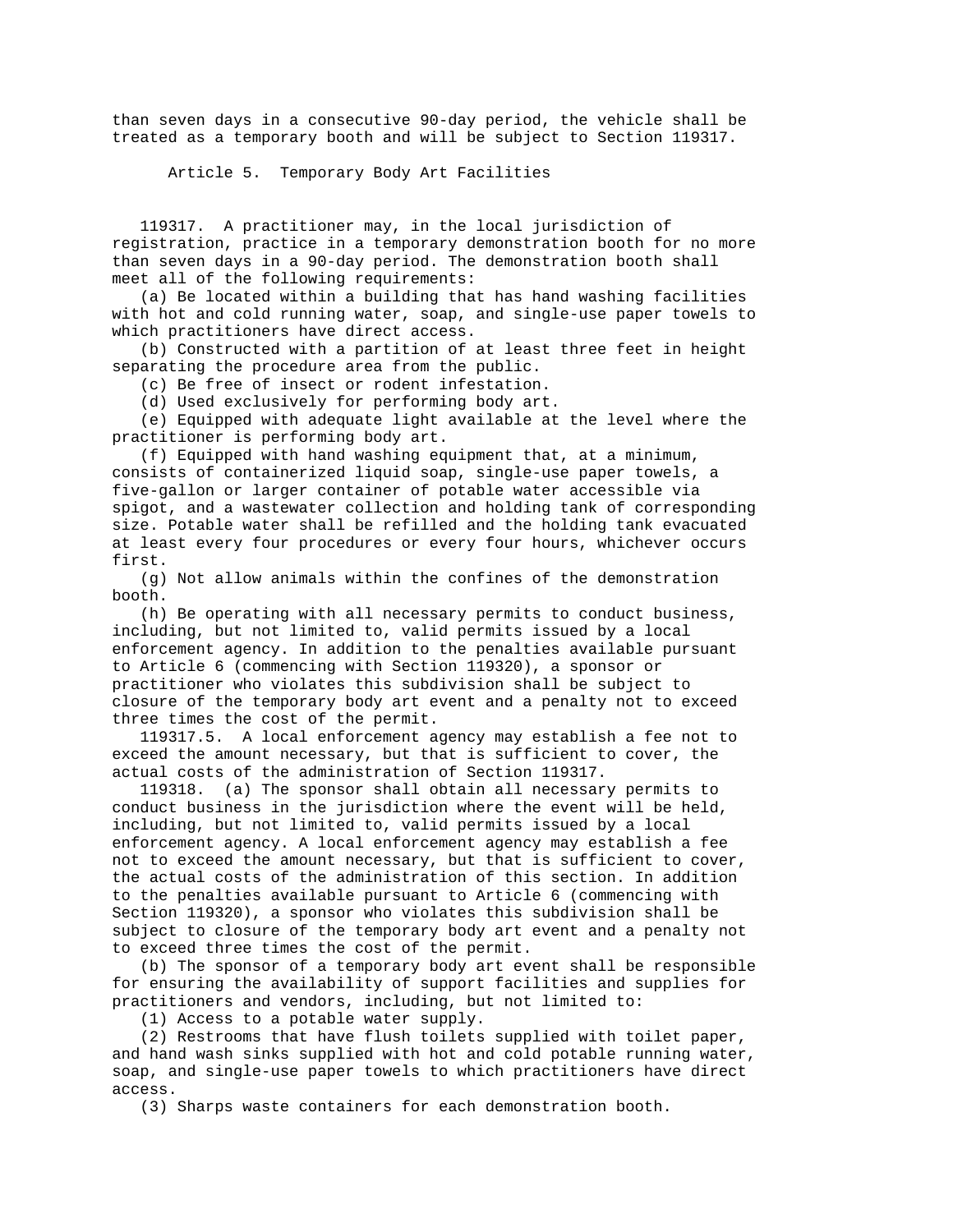(4) The use of a licensed medical waste disposal company for removal of all sharps waste containers used during the body art event.

(5) Frequent trash pickup from demonstration booths.

(6) An eye wash station.

 (7) A decontamination and sterilization area that is separated from a procedure area by at least five feet or by a cleanable barrier.

 (8) Adequate backup supplies that have been stored in compliance with subdivision (d) of Section 119315 and that can be purchased by practitioners, including, but not limited to:

(A) Presterilized tattoo needles.

(B) Presterilized needle tubes.

 (C) Presterilized piercing instruments, including, but not limited to, needles, receiving tubes, corks, marking tools, and forceps.

 (D) Plastic bags, barrier film, clip cord covers, and plastic wrap.

(E) Ink cups.

(F) Nitrile and latex gloves.

 (G) Single-use tubes of water-based and petroleum-based lubricants.

(H) Absorbent dressing materials.

 (c) The name, telephone number, and directions to an emergency room near the temporary body art event shall be posted in a conspicuous location.

 (d) Each practitioner working in a booth at a temporary body art event shall display his or her certificate of registration, or keep the certificate in a folder that is available for inspection upon request of the enforcement officer or a client.

Article 6. Enforcement

 119319. (a) An enforcement officer may enter a body art facility during the facility's hours of operation and other reasonable times to do any of the following:

 (1) Conduct inspections, issue citations, and secure samples, photographs, or other evidence from a body art facility, or any facility suspected of being a body art facility.

 (2) Check the Infection Prevention and Control Plan, required pursuant to Section 119313, to determine if persons working in the facility are following the plan, and to determine if the plan is in compliance with this chapter.

 (3) Secure as evidence documents, or copies of documents, including the Infection Prevention and Control Plan, or any record, file, paper, process, invoice, or receipt for the purpose of determining compliance with this chapter.

 (b) A written report shall be made and a copy shall be supplied or mailed to the owner or practitioner at the completion of an inspection or investigation.

 (c) Based upon inspection findings or other evidence, an enforcement officer may impound instruments that are found to be unsafe to use. Within 30 days, the local enforcement agency that has impounded the equipment shall commence proceedings to release the instrument or to seek administrative or legal remedy for its disposal.

(d) It is a violation of this chapter for the owner or a person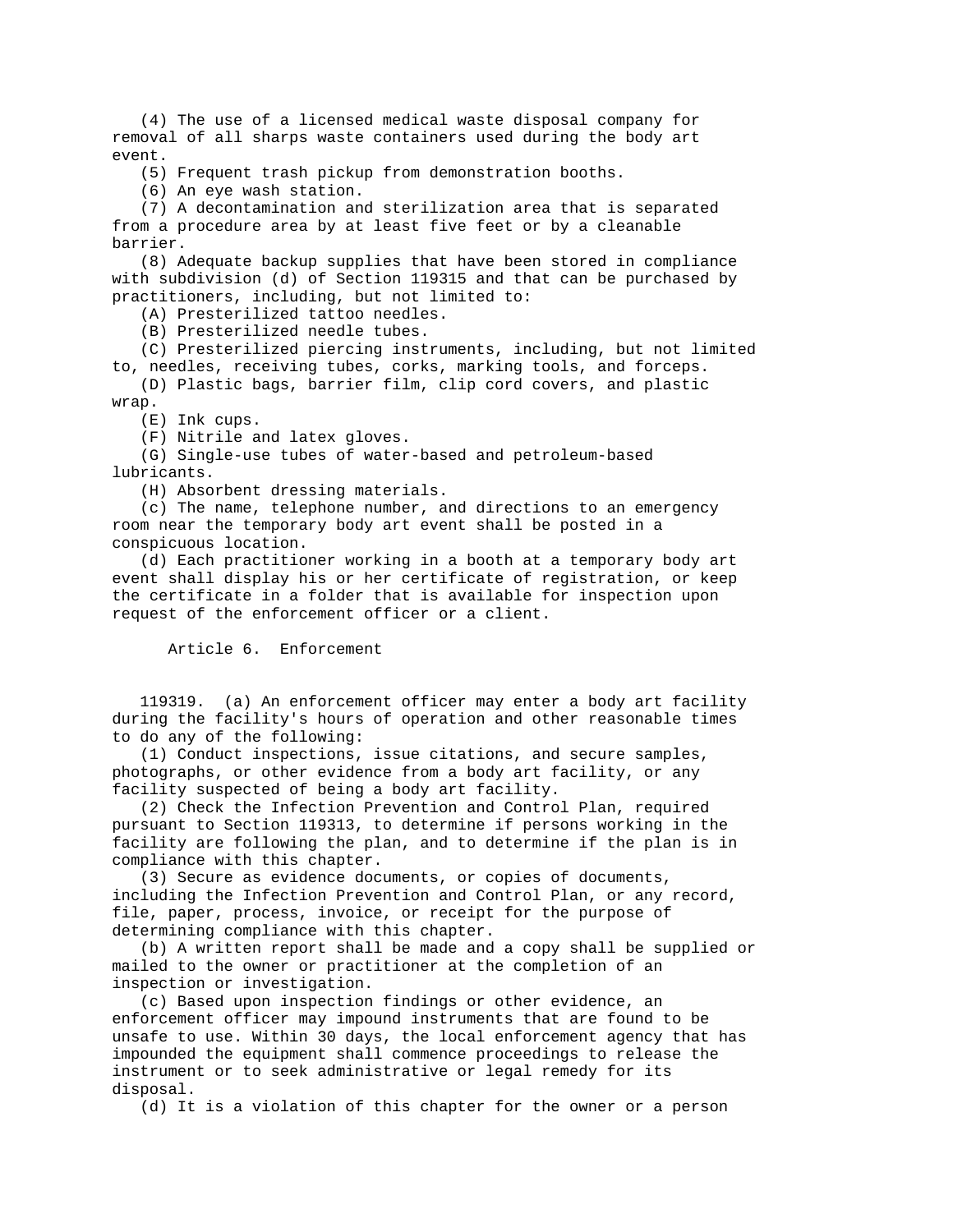working in a body art facility to do any of the following:

(1) Conceal records or evidence, or to withhold evidence.

 (2) Interfere with the performance of the duties of an enforcement officer.

 (3) Make a false statement, representation, certification, record, report, or otherwise falsify information required to be submitted or maintained pursuant to this chapter.

 119320. (a) A certificate of registration or a health permit may be suspended by a local enforcement agency for a violation of this chapter.

 (b) A body art facility or practitioner whose certificate of registration or health permit has been suspended shall cease doing business until the certificate or permit has been reinstated. Suspension of the registration of one practitioner in a body art facility does not affect the status of other practitioners in the facility unless the violation or violations are for conditions or equipment that affects the ability of all the practitioners in the facility to comply with the provisions of this chapter.

 (c) A body art facility for which the health permit has been revoked shall close and remain closed until a new health permit has been issued.

 (d) Whenever an enforcement officer finds that a practitioner or body art facility is not in compliance with the requirements of this chapter, the enforcement officer shall issue a notice to comply or a notice of violation to the registrant or permitholder setting forth the acts or omissions with which the registrant or permitholder is charged, and informing him or her of a right to a hearing, if requested, to show cause why the registration or permit should not be suspended or revoked.

 (e) (1) A written request for a hearing shall be made by the registrant or permitholder within 15 calendar days after receipt of the notice.

 (2) The hearing shall be held within 15 calendar days of the receipt of a request for a hearing. Upon written request of the registrant or permitholder, the hearing officer may postpone a hearing date, if circumstances warrant the action.

 (f) A failure to request a hearing within 15 calendar days after receipt of the notice shall be deemed a waiver of the right to a hearing.

 (g) The hearing officer shall issue a written notice of decision to the registrant or permitholder within five working days following the hearing. In the event of a suspension or revocation, the notice shall specify the acts or omissions with which the registrant or permitholder is charged, and shall state the terms of the suspension or that the registration or health permit has been revoked.

 (h) A certificate of registration or health permit may be reinstated or a new certificate of registration or health permit issued if the local enforcement agency determines that the conditions that prompted the suspension or revocation no longer exist.

 119321. If an imminent health hazard is found, the enforcement officer may suspend a registration temporarily and order the practitioner to cease operation if the hazard is not corrected. If the hazard affects the entire body art facility, then the entire facility may be closed immediately. Whenever a registration or health permit is suspended as the result of an imminent health hazard, the enforcement officer shall issue to the registrant or permitholder a notice setting forth the acts or omissions being charged, specifying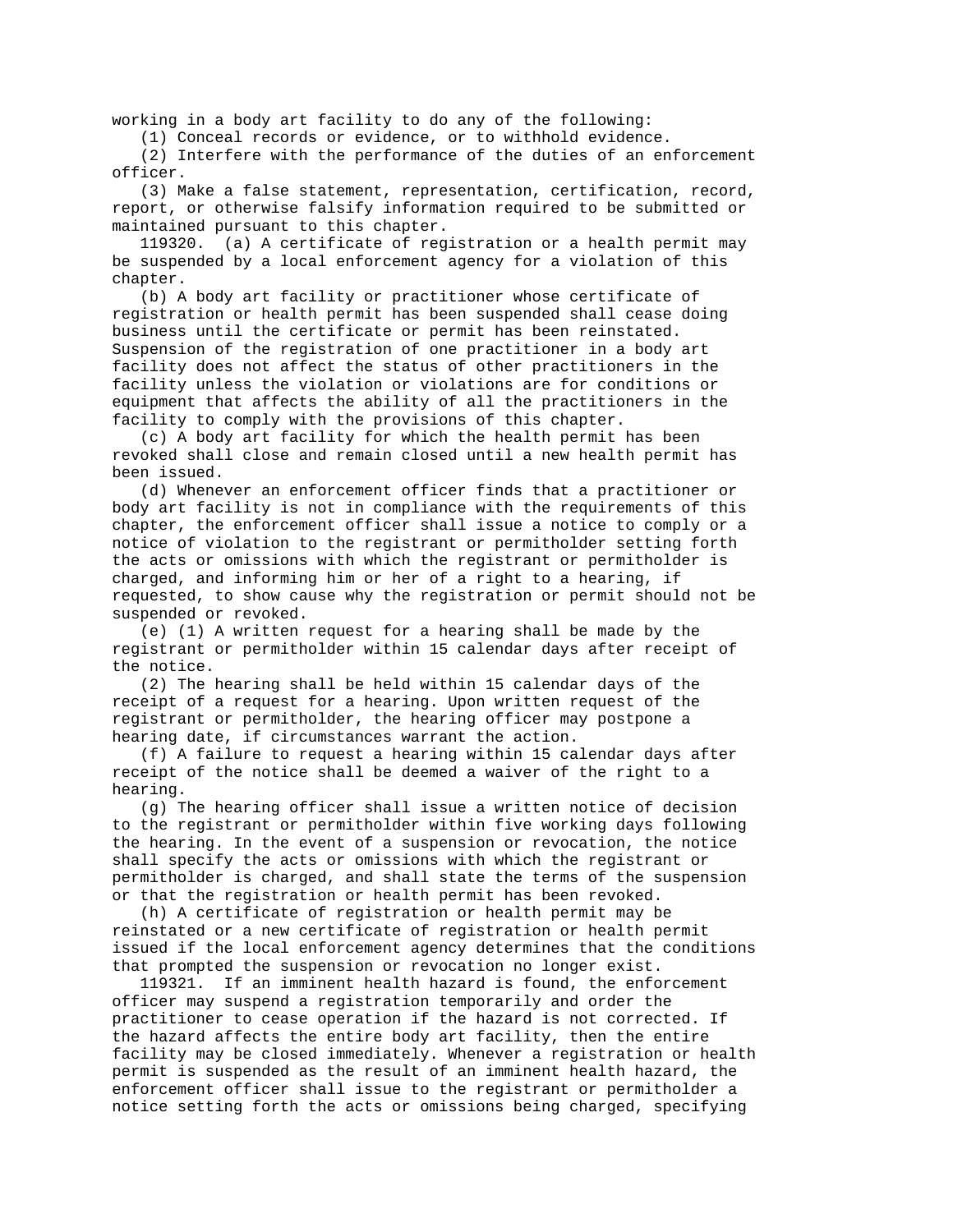the pertinent code section, and informing the registrant or permitholder of the right to a hearing.

 119322. The local enforcement agency may, after providing opportunity for a hearing, modify, suspend, or revoke a certificate of registration or a health permit for serious or repeated violations of any requirement of this chapter or for interference in the performance of the duty of the enforcement officer.

 119323. Performing body art without being registered, operating a body art facility without a health permit, or operating a temporary body art event without a permit shall be a misdemeanor. The local enforcement agency may also assess an administrative penalty in an amount not less than twenty-five dollars (\$25) and not more than one thousand dollars (\$1,000) for violation of a provision of this chapter. All fines are to be retained by the local enforcement agency for enforcement of the provisions of this chapter.

 119324. A city, county, or city and county may adopt regulations or ordinances that do not conflict with, or are more stringent than, the provisions of this chapter as they relate to body art.

 119324.5. The local fees imposed pursuant to this chapter shall not exceed the reasonable costs to a local government for issuing licenses and permits, performing investigations, inspections, and audits, enforcing orders, and the administrative enforcement and adjudication thereof.

Article 7. Mechanical Stud and Clasp Ear Piercing

 119325. (a) The piercing of the ear with a mechanical stud and clasp device does not constitute body art as defined in this chapter. It is the intent of the Legislature, in enacting this article, to provide uniform and statewide requirements for the performance of ear piercing with a mechanical stud and clasp device. The piercing of an ear with a mechanical stud and clasp device shall only be subject to the requirements in this article.

 (b) The area within a facility where mechanical stud and clasp ear piercing is conducted shall be safe and sanitary and shall not constitute a threat to the public health and safety, as reasonably determined by the local enforcement agency.

 (c) The mechanical stud and clasp device that is used to pierce an ear pursuant to this article shall be single-use, presterilized, stud and clasp only.

 (d) The single-use mechanical stud and clasp device used to pierce an ear pursuant to this article shall meet all of the jewelry requirements in subdivisions (a) and (b) of Section 119310.

 119326. (a) The local enforcement agency may require a facility that provides mechanical stud and clasp ear piercing services to submit a notification form, which shall be provided by the local enforcement agency in the jurisdiction in which the facility is located. If the local enforcement agency requires this notification form, the form shall include all of the following information:

 (1) The address of all facilities within the jurisdiction where mechanical stud and clasp ear piercing will be performed.

 (2) A statement that the mechanical stud and clasp ear piercing will be conducted in compliance with the requirements of this article.

 (3) The contact information for the person responsible for compliance with this article and who the local enforcement agency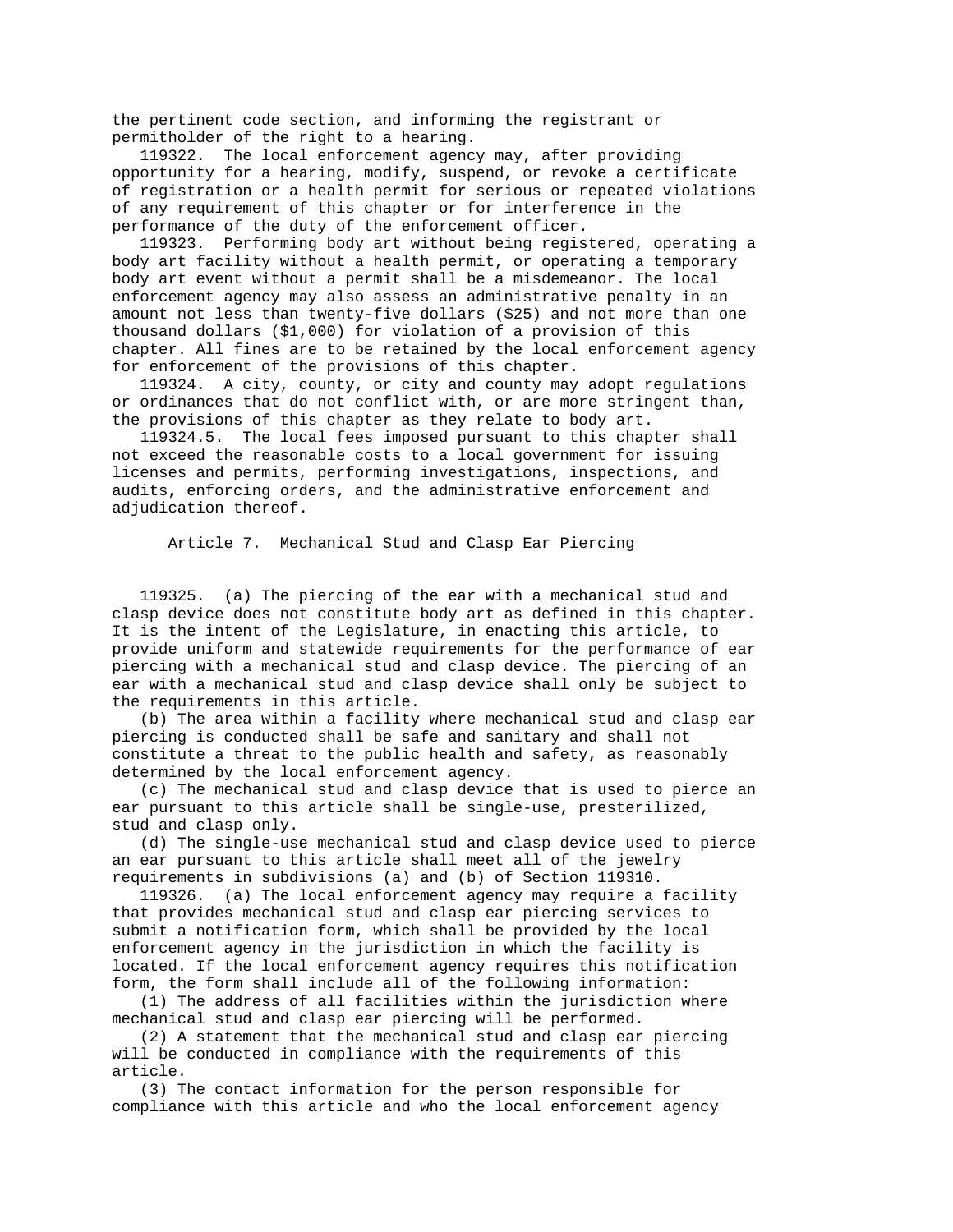should contact regarding complaints from the public regarding mechanical stud and clasp ear piercing at a facility listed in paragraph (1).

 (b) Information for more than one location within a single jurisdiction with the same owner or operator may be included on a single notification form. If the local enforcement agency requires notification, it shall provide a notification form that allows the owner or operator of more than one facility in the jurisdiction to provide the required notification for all of its facilities in a single form designed for that purpose.

 (c) No person shall be required to provide notification until and unless the local enforcement agency makes a form for this purpose available. Facilities performing mechanical stud and clasp ear piercing on the date the local enforcement agency makes the form available shall have five months from that date in which to complete and submit the form. Facilities that begin performing mechanical stud and clasp ear piercing after the form is made available shall be required to submit the form prior to offering services.

 119327. (a) A person piercing an ear with a mechanical stud and clasp piercing device shall meet the following requirements before providing mechanical stud and clasp ear piercing services:

(1) Is at least 18 years of age.

 (2) Received one hour of training that covers all of the following topics:

 (A) Proper use of the mechanical stud and clasp ear piercing device.

 (B) Types of bloodborne pathogens and the prevention of the transmission of bloodborne communicable diseases.

(C) Proper hand hygiene.

 (D) The safe and sanitary use of single-use equipment, including, but not limited to, gloves, towels, and disinfectant wipes.

 (3) If the person will also be piercing the cartilage of the upper ear, that person shall also receive training on proper techniques for this type of piercing.

 (b) The training requirements of subdivision (a) shall not apply to an individual who was employed to perform mechanical stud and clasp ear piercing prior to the effective date of this article.

 119328. (a) A local enforcement agency may charge a one-time facility notification fee in an amount between twenty-five dollars (\$25) and forty-five dollars (\$45) for each facility operating pursuant to this article. The fee charged shall not exceed the amount reasonably necessary to cover the actual costs of administering and enforcing the provisions of this article.

 (b) After December 31, 2015, a county may charge a different fee, set by local ordinance, provided that the increased fee is necessary to cover the actual costs of administering and enforcing the provisions of this article.

 (c) The local enforcement agency may not charge a different fee for facilities based on what part of the ear is being pierced. SEC. 3. This act shall become operative on July 1, 2012.

 SEC. 4. No reimbursement is required by this act pursuant to Section 6 of Article XIII B of the California Constitution for certain costs that may be incurred under this act because a local agency or school district has the authority to levy service charges, fees, or assessments sufficient to pay for the program or level of service mandated by this act, within the meaning of Section 17556 of